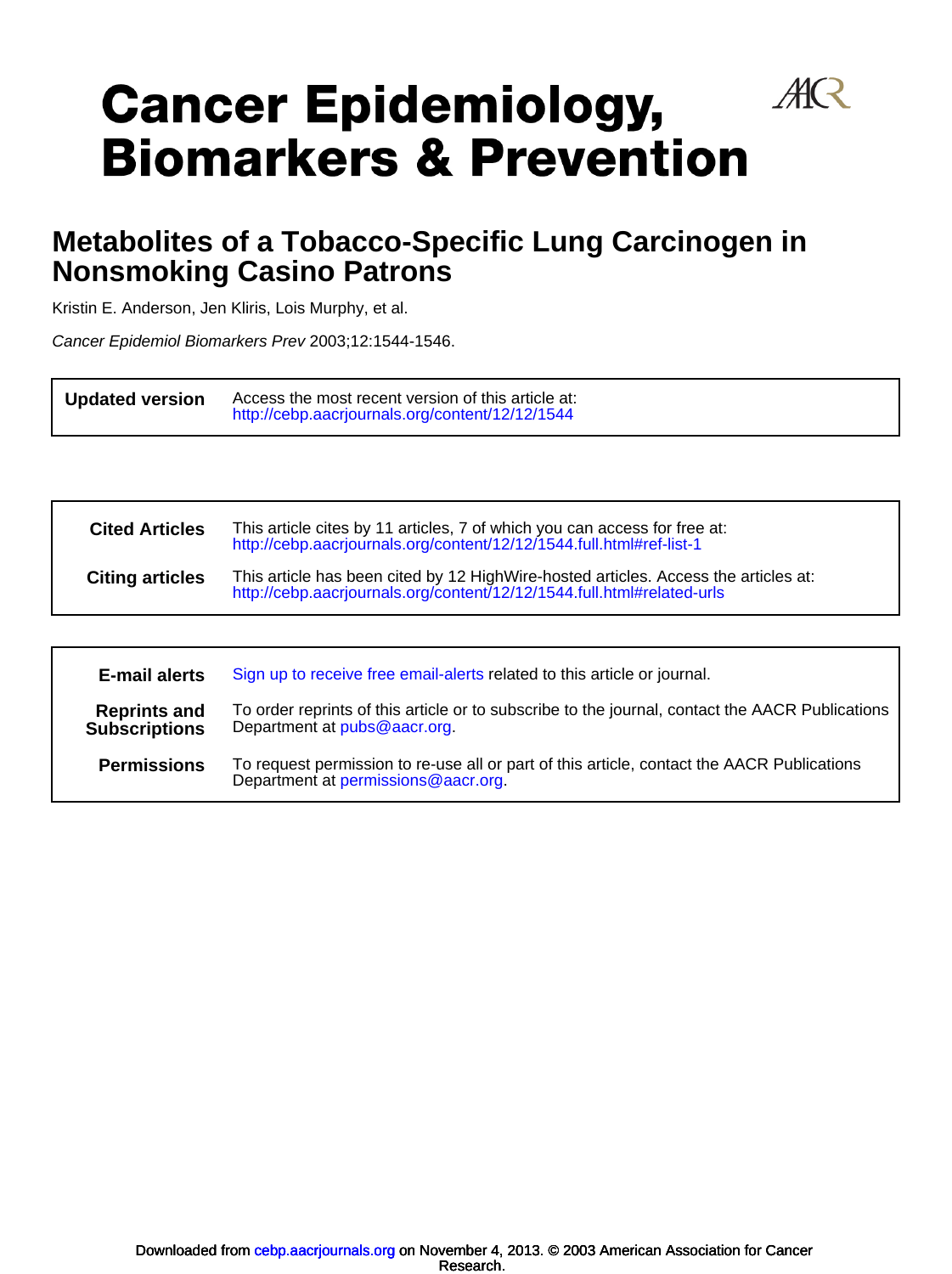#### *Short Communication*

### Metabolites of a Tobacco-Specific Lung Carcinogen in Nonsmoking Casino Patrons

#### **Kristin E. Anderson,1,2 Jen Kliris,1 Lois Murphy,1 Steven G. Carmella,<sup>2</sup> Shaomei Han,<sup>2</sup> Carrie Link,<sup>2</sup> Robin L. Bliss,2 Susan Puumala,2 Sharon E. Murphy,2** and Stephen S. Hecht<sup>2</sup>

<sup>1</sup>Division of Epidemiology, <sup>2</sup>Comprehensive Cancer Center, University of Minnesota, Minneapolis, Minnesota

#### **Abstract**

**Epidemiologic data have shown increased risks of lung cancer in nonsmokers exposed to environmental tobacco smoke (ETS). We measured biomarkers in urine samples from nonsmokers before and after a 4-h visit to a casino where smoking is allowed. The tobacco-specific lung carcinogen, NNK [4-(methylnitrosamino)-1-(3-pyridyl)-1 butanone] is a constituent of ETS. Urinary metabolites of NNK, 4-(methylnitrosamino)-1-(3-pyridyl)-1-butanol (NNAL) and its glucuronides (NNAL-Gluc), are excellent biomarkers of human uptake of NNK and NNAL. NNAL, as with NNK, is a potent pulmonary carcinogen. Subjects collected a spot urine sample before the casino visit and all urine samples for the 24-h period starting after the visit. We analyzed samples for creatinine, total cotinine (cotinine and cotinine-glucuronide), and total NNAL (NNAL plus NNAL-Gluc). Paired samples showed statistically significant mean increases in total cotinine (0.044 nmol/mg creatinine,** *P* **< 0.0001) and total NNAL (0.018 pmol/mg creatinine,** *P* **< 0.001). These findings demonstrate that exposure of nonsmokers to ETS in a commercial setting results in uptake of a tobacco-specific lung carcinogen.**

#### **Introduction**

Environmental tobacco smoke (ETS) in restaurants, bars, and casinos presents a potential health hazard to employees and nonsmoking patrons. In assessing potential health risks from ETS, ideally, one would measure biomarkers that are specific to tobacco and implicated in the disease of interest (1). The *N*-nitrosamine NNK, 4-(methylnitrosamino)-1-(3-pyridyl)-1 butanone, is tobacco specific; its urinary metabolites, 4-(methylnitrosamino)-1-(3-pyridyl)-1-butanol (NNAL) and NNAL's

glucuronides (NNAL-Gluc), are excellent biomarkers of human NNK uptake (2–4). Moreover, NNAL, as with NNK, is a potent pulmonary carcinogen in rodents and a probable human carcinogen (5, 6).

A previous study in nonsmoking human subjects showed that 4 h of exposure to cigarette smoke in a smoking chamber resulted in increased urinary levels of NNAL plus NNAL-Gluc (7). In the present study, we sought to determine whether a 4-h visit by nonsmokers to a commercial setting where smoking is allowed would result in a measurable increase in urinary levels of NNK metabolites.

#### **Materials and Methods**

The venue chosen was a casino in the upper Midwest, open 24 h a day, 7 days/week for gambling. The visit length was based on the smoking chamber study (7) and because anecdotally this is considered a typical length of a patron visit. The Institutional Review Board of the University of Minnesota approved this study protocol.

We recruited healthy nonsmoking subjects through advertisements and screened for eligibility through an intervieweradministered telephone questionnaire. To be included in the study, participants had to be "in generally good health" and deny all of the following: current use of tobacco in any form; smoking "even a puff" in the last 2 years; current use of nicotine-containing substances such as gum, lozenges, or patch; residing with a smoker; and working in a bar, casino, restaurant, or other workplace with routine exposure to cigarette smoke. All subjects were told that their self-reported smoking status would be validated through laboratory analysis of their baseline cotinine and that their payment for participation would be dependent upon the outcome. Written informed consent was obtained from all volunteers.

Participants were asked to do the following: (*a*) avoid environmental tobacco smoke for several days before the casino visit; (*b*) collect a spot urine sample (100 ml) before their casino visit; (*c*) spend 4 h in the casino and provide specified details of their visit; and (*d*) collect all urine samples for the 24-h period starting after the visit. The spot urine samples were frozen the same day at  $-4^{\circ}$ C and within 1 week were transferred to a freezer at  $-20^{\circ}$ C, until analysis. The 24-h urine samples were kept cool during the collection period and then frozen at  $-20^{\circ}$ C until analysis.

We analyzed samples for creatinine, total cotinine (cotinine plus cotinine-*N*-glucuronide), and total NNAL (NNAL plus NNAL-Gluc). Aliquots of urine (0.1–0.5 ml) were treated with 0.15 N NaOH for 30 min at 80°C and then analyzed for total cotinine as described previously (8). Creatinine was determined using VITROS CREA slides (VITROS Chemistry Products) by Fairview University Medical Center Diagnostic Laboratories (Minneapolis, MN).

Analyses for total NNAL were carried out by a modification of a previously published method (4, 7, 9), which will be

Received 6/26/03; revised 6/26/03; accepted 8/12/03.

**Grant support:** NIH Grants CA-81301 and DA-13333 and National Cancer Center Support Grant CA-77598. Dr. Kliris is a recipient of the Margaret Mitchell Research Scholarship from the American Cancer Society. Dr. Hecht is an American Cancer Society Research Professor, supported by American Cancer Society Grant RP-00-138-01.

The costs of publication of this article were defrayed in part by the payment of page charges. This article must therefore be hereby marked *advertisement* in accordance with 18 U.S.C. Section 1734 solely to indicate this fact.

**Requests for reprints:** Kristin E. Anderson, Division of Epidemiology, University of Minnesota, 1300 South Second Street #300, Minneapolis, MN 55454. Phone: (612) 626-8568; Fax: (612) 624-0315; E-mail: anderson\_k@epi.umn.edu.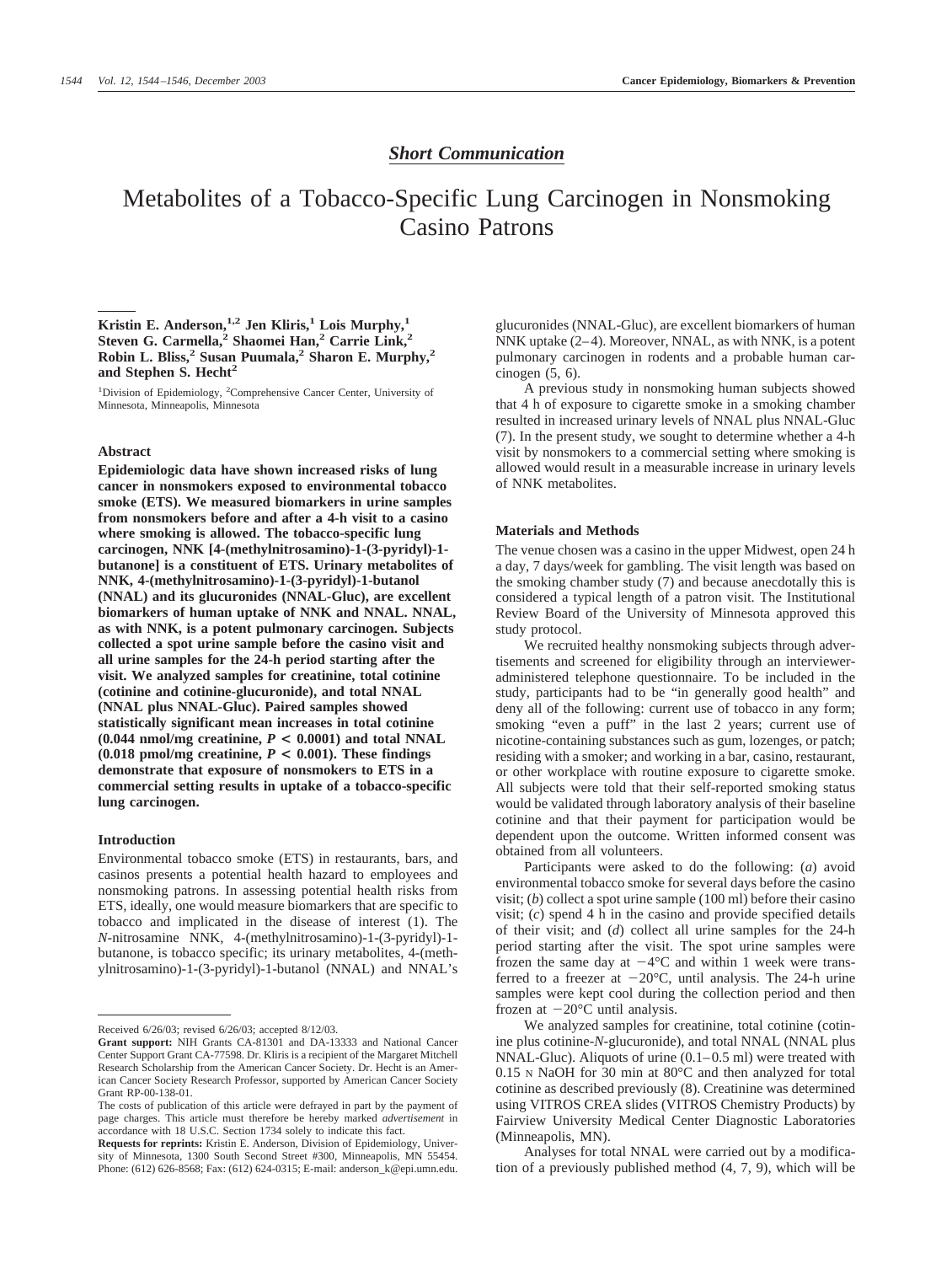| <i>Table 1</i> Mean differences (post- minus pre- visit levels) in urinary cotinine, |  |  |  |  |
|--------------------------------------------------------------------------------------|--|--|--|--|
| and total NNAL [4-(methylnitrosamino)-1-(3-pyridyl)-1-butanol (NNAL) plus            |  |  |  |  |
| NNAL-glucuronide (NNAL-Gluc), and the natural logarithm of total NNAL                |  |  |  |  |
| in non-smoking casino patrons                                                        |  |  |  |  |

| Variable                          | n  | Mean<br>difference<br>(SD) | 95%<br>confidence<br>interval | $P^a$    |
|-----------------------------------|----|----------------------------|-------------------------------|----------|
| Cotinine (nmol/mg)<br>creatinine) | 18 | 0.044<br>(0.034)           | $0.028 - 0.061$               | < 0.0001 |
| NNAL (pmol/mg)<br>creatinine)     | 16 | 0.018<br>(0.015)           | $0.010 - 0.025$               | 0.0002   |
| LnNNAL (pmol/mg)<br>creatinine)   | 16 | 0.849<br>(0.753)           | $0.480 - 1.22$                | 0.0004   |

*<sup>a</sup>* On the basis of two-sided paired *t* test.

described separately. 4-(Methylnitrosamino)-4-(3-pyridyl)-1 butanol was used as internal standard and detection was by gas chromatography with nitrosamine-selective detection (Appendix Fig.  $1$ ).<sup>3</sup>

Of the 20 volunteers, 2 (1 male and 1 female) were excluded from the analysis based on cotinine levels that were inconsistent with their self-reported status as nonsmokers. Of these remaining 18 subjects, 1 male and 1 female were excluded from the NNAL analysis because of insufficient baseline sample volume. Paired *t* tests were conducted, and all statistical tests were two-sided. The mean limit of detection for total cotinine was 1.0 ng/ml urine, and for total NNAL, it was 0.01 pmol/ml urine. For individuals with levels below the limits of detection, half of the minimal detectable level was added to calculate means and mean differences (Appendix Table 1).

#### **Results**

Of the 18 subjects (14 females and 4 males) in the analyses, the mean age was 37.6 years (range, 23–64 years). The average time spent at the casino was  $4.25$  h (SD = 0.91) with a range from 3 to 6.5 h. Subjects reported that nearly all of their time was spent in designated smoking areas. The nonsmoking areas were contiguous with smoking areas.

There were 11 subjects with values below the limit of detection in the before-visit NNAL analysis; 3 of these subjects also had NNAL levels below the limit of detection in the after visit samples. All others were in the detectable range. In the cotinine analysis, there were 7 subjects with previsit cotinine levels below the limit of detection and none in the postvisit samples. All 7 subjects had NNAL levels below the limit of detection as well (Appendix Table 1).

The mean (SD) previsit levels of urinary creatinine, total cotinine, and total NNAL were 1.08 (0.78) mg/ml urine, 0.014 (0.010) nmol/mg creatinine, and 0.02 (0.02) pmol/mg creatinine, respectively. The corresponding geometric means were 0.009 nmol/mg creatinine for cotinine and 0.010 pmol/mg creatinine for NNAL.

The mean difference (95% confidence interval) in total cotinine for the paired samples from 18 subjects was an increase of 0.044 (0.028, 0.061) nmol/mg creatinine. The meandifference in total NNAL for 16 paired samples was an increase of 0.018 (0.010, 0.025) pmol/mg creatinine (Table 1). When we conducted a natural-logarithm transformation of the data for NNAL our findings did not change—the null hypothesis was rejected. Transformation of the cotinine data was not required to satisfy assumptions of normality.

In analyses conducted on only those subjects who stayed  $\leq$ 4 h ( $n = 12$ ), all results were nearly identical to those conducted on the full samples, and all mean differences were  $>0$  and were statistically significant (data not shown).

#### **Discussion**

This is the first study to examine changes in tobacco-specific carcinogen levels in nonsmokers after a visit to a commercial venue where smoking is allowed, in this case a casino. We compared urinary NNK metabolite concentrations in nonsmokers before and after a 4-h visit to the casino. Paired analyses showed statistically significant increases in total NNAL concentrations in the post- *versus* previsit samples. On average, the difference was a 112% increase. The mean difference in cotinine was a 456% increase and was statistically significant.

The levels of cotinine and NNAL in this study are in line with the other studies of ETS exposure among nonsmokers, all of which found higher levels of NNK metabolites among exposed *versus* unexposed individuals (2–4, 7). The levels of NNAL in these subjects after ETS exposure, although elevated, are only  $\sim$ 2% of the levels measured in active cigarette smokers.

To minimize patient burden in this study we requested a 24-h urine collection only when necessary and spot urine samples when adequate. Subjects were told to avoid ETS exposure for several days before their visit, and before-visit metabolite levels were screened to remove subjects with cotinine levels that were inconsistent with levels of nonsmokers. Thus, we considered the spot urine sample adequate to establish the before visit metabolite levels. The complete 24-h sample for the after-visit sample was considered necessary. It allowed for an estimate of the average urinary NNAL concentration for many hours after the exposure (10).

This method likely underestimates the peak total NNAL concentration. However, our objective was not to determine peak NNAL levels, which would require a kinetic profile for each subject, but to determine whether the exposure to ETS for 4 h resulted in a change in NNAL levels.

On the basis of our results and other studies (11, 12), one would expect that carcinogen levels in nonsmoking casino employees would increase as a result of ETS exposure at their worksite. Additional studies are needed to examine the effects, on employees and patrons, of transient exposure to ETS in other commercial venues such as restaurants and bars. Our findings add to the growing evidence that ETS exposes nonsmokers to

<sup>&</sup>lt;sup>3</sup> These figures appear as supplementary data at http://cebp.aacrjournals.org/. tobacco-specific lung carcinogens.